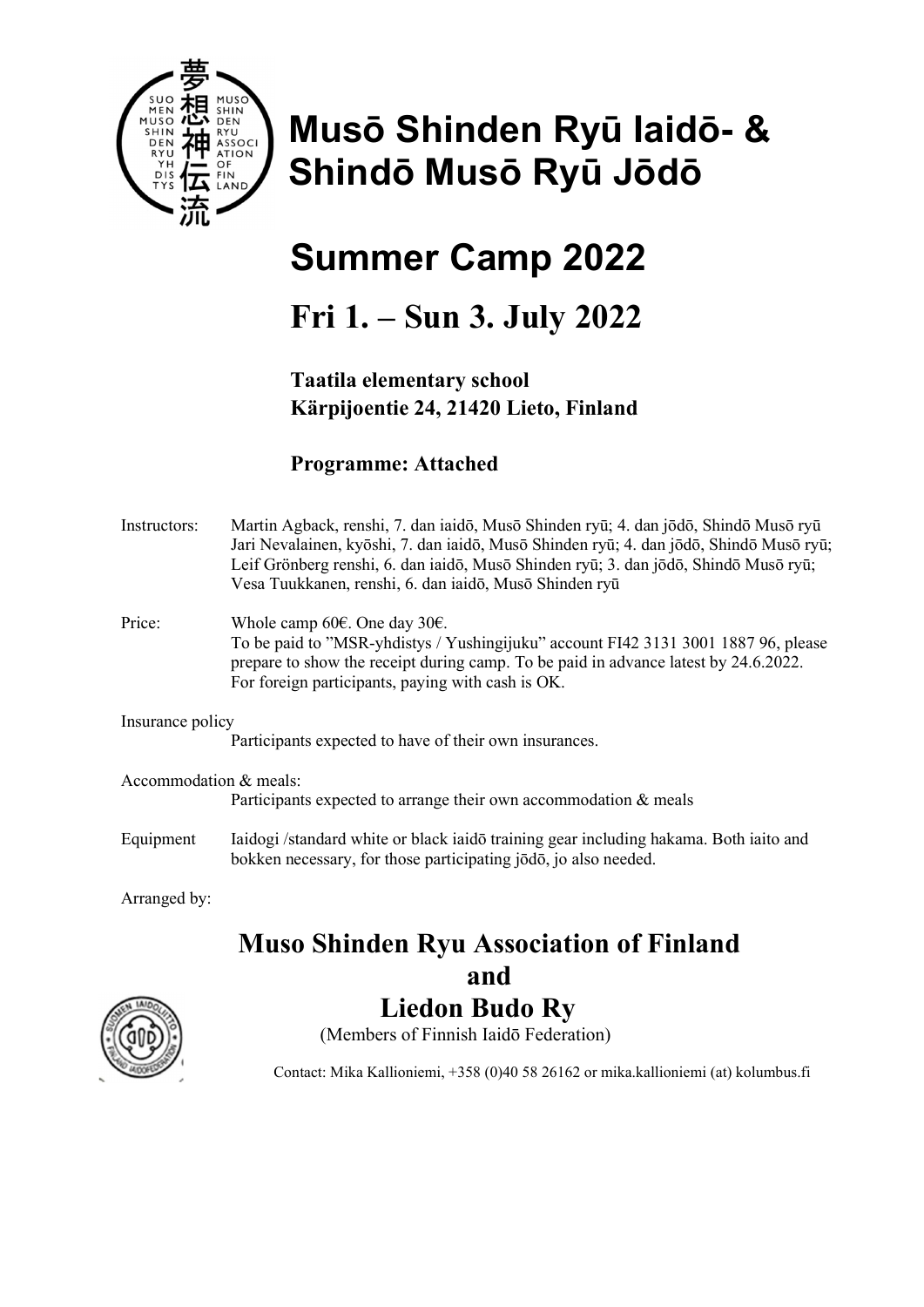#### LOCATION AND OTHER INFORMATION

Taatila elementary school, Kärpijoentie 24, 21420 Lieto, Finland Gray route: On foot from bus stop Blue route: By car from Turku direction.